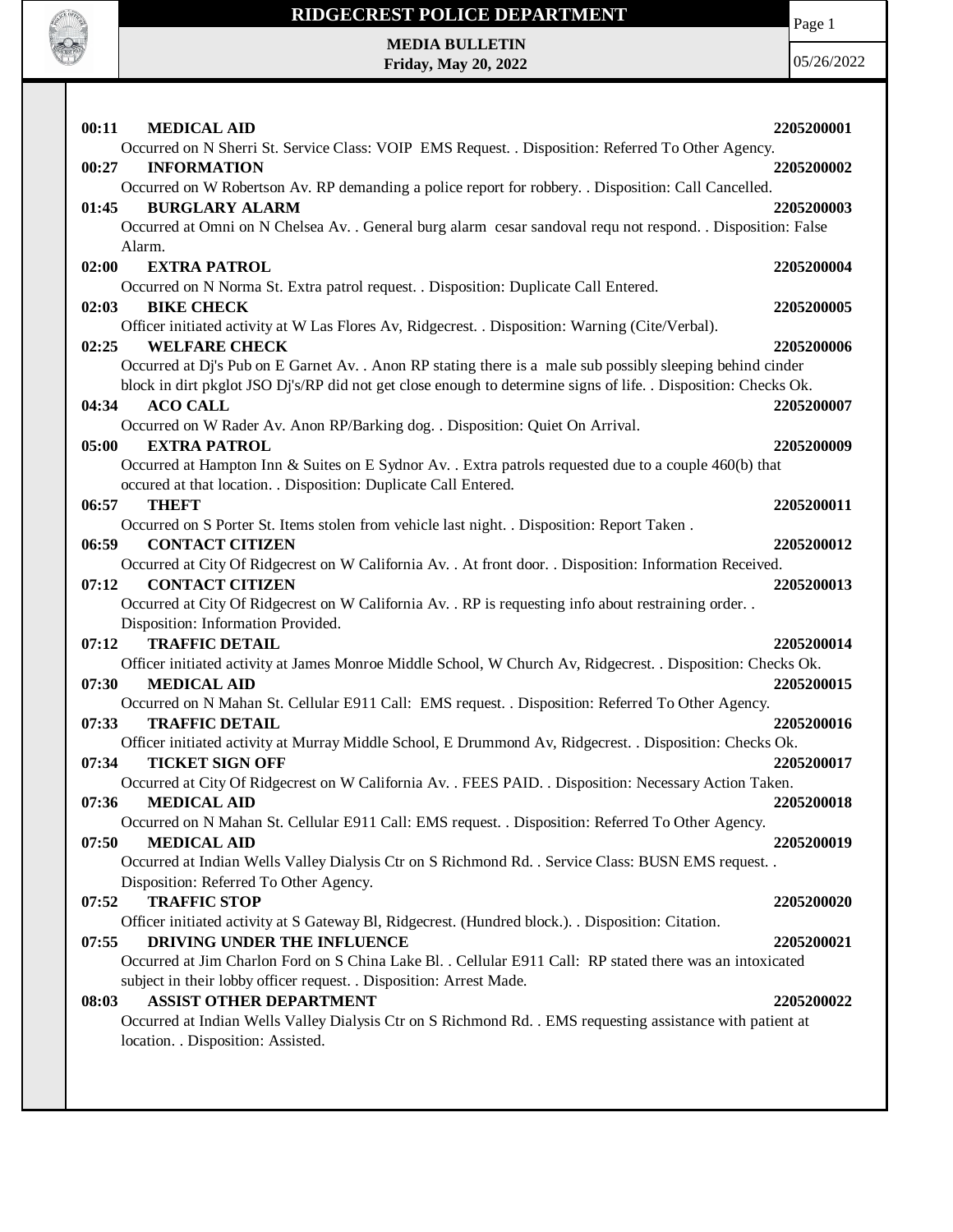

**Friday, May 20, 2022**

Page 2

| 08:12 | <b>BURGLARY ALARM</b>                                                                                           | 2205200023 |
|-------|-----------------------------------------------------------------------------------------------------------------|------------|
|       | Occurred at Famous Footwear #3385 on N China Lake Bl. . Front entry motion. . Disposition: False Alarm.         |            |
| 08:25 | <b>INFORMATION</b>                                                                                              | 2205200024 |
|       | Occurred at Murray Middle School on E Drummond Av. . RP wanted to provide information about a school            |            |
|       | event tonight. . Disposition: Log Note Only.                                                                    |            |
| 08:38 | 911 WIRELESS CALL                                                                                               | 2205200025 |
|       | Occurred at City Of Ridgecrest on W California Av. . Cellular E911 Call: 9-1-1 hang up. No anwser on call back. |            |
|       | . Disposition: Log Note Only.                                                                                   |            |
| 08:51 | <b>CONTACT CITIZEN</b>                                                                                          | 2205200026 |
|       | Occurred at City Of Ridgecrest on W California Av. . RP request to speak to Disposition: Necessary Action       |            |
|       | Taken.                                                                                                          |            |
| 09:08 | <b>CONTACT CITIZEN</b>                                                                                          | 2205200027 |
|       | Occurred on N La Paloma St. Someone broke into the house-RP believes they are not there at moment               |            |
|       | Disposition: Negative Contact.                                                                                  |            |
| 09:09 | <b>UNWANTED SUBJECT</b>                                                                                         | 2205200028 |
|       | Occurred at Grego's Salon on N Norma St. . Male sleeping by the back door - requesting an Officer to ask him    |            |
|       | to move. . Disposition: Warning (Cite/Verbal).                                                                  |            |
| 09:10 | <b>CONTACT CITIZEN</b>                                                                                          | 2205200029 |
|       | Occurred at City Of Ridgecrest on W California Av. . Cellular E911 Call: RP wants help locating phone. .        |            |
|       | Disposition: Information Provided.                                                                              |            |
| 09:11 | <b>CONTACT CITIZEN</b>                                                                                          | 2205200030 |
|       | Occurred at City Of Ridgecrest on W California Av. . RP in the lobby wants to speak with an Officer about his   |            |
|       | daughter. . Disposition: Information Provided.                                                                  |            |
| 09:18 | <b>SUSPECT ARREST</b>                                                                                           | 2205200031 |
|       | Occurred at City Of Ridgecrest on W California Av. . S/A ANDERSON, JOSEPH DEMONTRAYSHA (6/19/85)                |            |
|       | $245(a)(2)$ , 664-187, 29800(a)(1), 3305(a)(1)                                                                  |            |
|       | 22-1401. . Disposition: Arrest Made.                                                                            |            |
| 09:53 | <b>DETAIL</b>                                                                                                   | 2205200032 |
|       | Occurred at City Of Ridgecrest on W California Av. Disposition: Log Note Only.                                  |            |
| 10:17 | 911 WIRELESS CALL                                                                                               | 2205200033 |
|       | Occurred at City Of Ridgecrest on W California Av. . Cellular E911 Call: Disposition: Log Note Only.            |            |
| 10:18 | <b>FRAUDULENT REPORT</b>                                                                                        | 2205200034 |
|       | Occurred at City Of Ridgecrest on W California Av. . RP IN LOBBY WOULD LIKE TO FILE A REPORT ON A               |            |
|       | FRAUDULENT CHARGE ON CC. . Disposition: Information Received.                                                   |            |
| 10:18 | <b>CPS REFERRAL</b>                                                                                             | 2205200035 |
|       | Occurred at City Of Ridgecrest on W California Av. Disposition: Report Taken .                                  |            |
| 10:54 | <b>TRAFFIC STOP</b>                                                                                             | 2205200036 |
|       | Officer initiated activity at James Monroe Middle School, W Church Av, Ridgecrest. . Disposition: Warning       |            |
|       | (Cite/Verbal).                                                                                                  |            |
| 11:09 | <b>TRAFFIC STOP</b>                                                                                             | 2205200037 |
|       | Officer initiated activity at S Warner St, Ridgecrest. . Disposition: Warning (Cite/Verbal).                    |            |
| 11:18 | <b>CPS REFERRAL</b>                                                                                             | 2205200038 |
|       | Occurred at City Of Ridgecrest on W California Av. Disposition: Report Taken .                                  |            |
| 11:23 | <b>VERBAL THREATS</b>                                                                                           | 2205200039 |
|       | Occurred on W Reeves Av. RP says someone did something to her car and it won't start. . Disposition:            |            |
|       | Negative Contact.                                                                                               |            |
| 11:31 | PRISONER TRANSPORT                                                                                              | 2205200040 |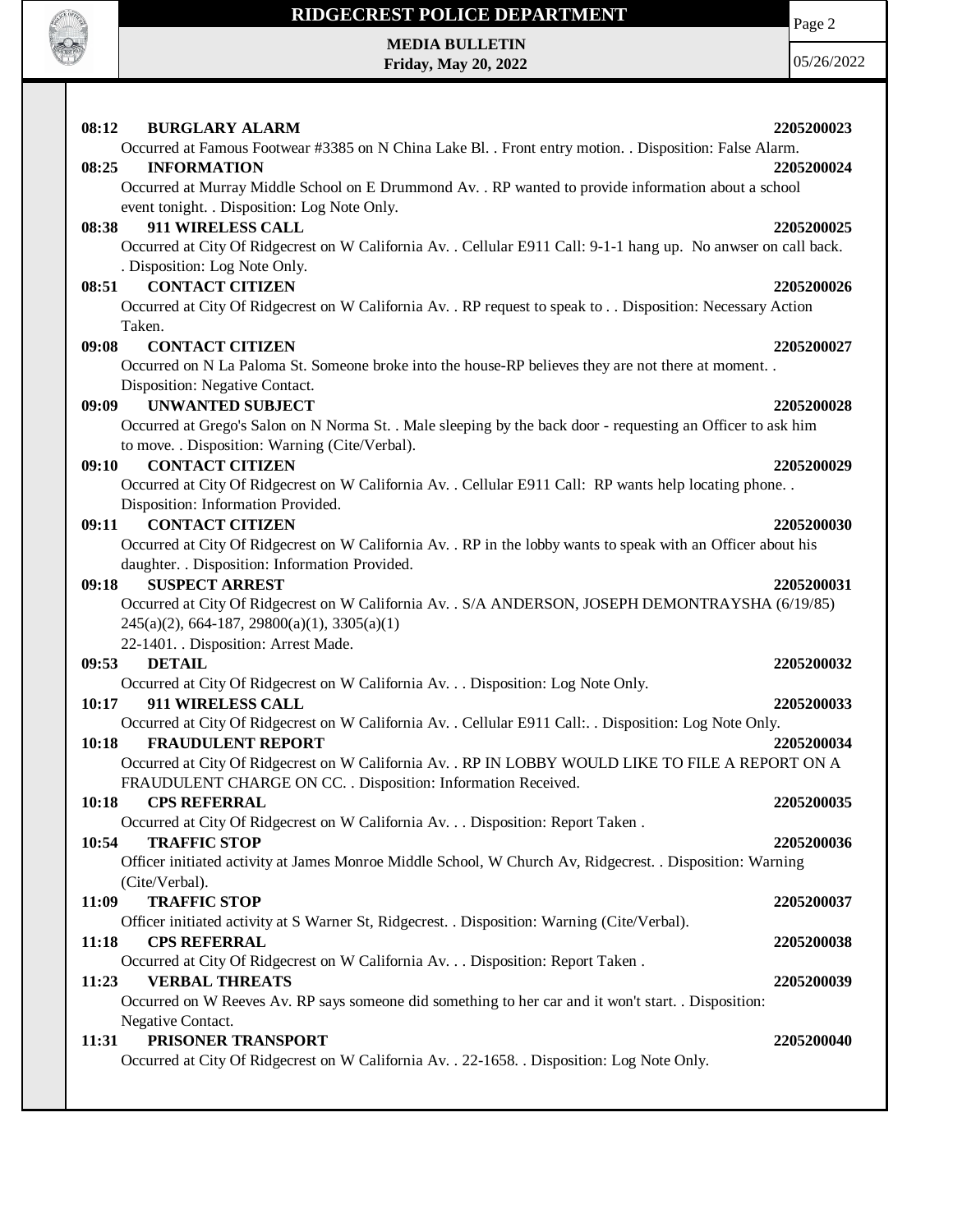

**Friday, May 20, 2022**

Page 3

| <b>INFORMATION</b><br>11:34                                                                                                     | 2205200041 |
|---------------------------------------------------------------------------------------------------------------------------------|------------|
| Occurred on S Vista St. Cellular E911 Call: RP called requesting RPD's non emergency number. . Disposition:                     |            |
| Log Note Only.                                                                                                                  |            |
| <b>CONTACT CITIZEN</b><br>11:50                                                                                                 | 2205200042 |
| Occurred at Motel 6 on E Ridgecrest Bl. . Cellular E911 Call: RP wanted contact by police. . Disposition:                       |            |
| Information Received.                                                                                                           |            |
| PETTY THEFT<br>12:03                                                                                                            | 2205200043 |
| Occurred on S Porter St. RP STATES ITEMS WERE STOLEN FROM HER VEHICLE SOME TIME LAST                                            |            |
| NIGHT. . Disposition: Information Provided.                                                                                     |            |
| 12:05<br><b>TRAFFIC STOP</b>                                                                                                    | 2205200044 |
| Officer initiated activity at N Gold Canyon Dr, Ridgecrest. (Hundred block.). . Disposition: Warning                            |            |
| (Cite/Verbal).                                                                                                                  |            |
| <b>ILLEGAL DUMPING</b><br>12:13                                                                                                 | 2205200045 |
| Occurred on W Perdew Av. DUMPING CONCRETE IN THE BACK BEHIND THE FENCE, IN THE EASEMENT                                         |            |
| BY THE TELEPHONE POLES. . Disposition: Gone On Arrival.                                                                         |            |
| <b>CONTACT CITIZEN</b><br>12:17                                                                                                 | 2205200046 |
| Occurred at City Of Ridgecrest on W California Av. . RP IS REQUESTING P1 TO CONTACT VIA 21. .                                   |            |
| Disposition: Information Provided.                                                                                              |            |
| <b>CONTACT CITIZEN</b><br>12:17                                                                                                 | 2205200047 |
| Occurred on W Reeves Av. RP requesting officer about a note. . Disposition: Assisted.                                           |            |
| <b>STREET DEPT PROBLEM</b><br>12:44<br>Occurred at W Drummond Av/N Norma St. TRAFFIC LIGHT CONCERN. RP STATES THAT IF THEY WERE | 2205200048 |
| TO GO WHEN IT TURNS GREEN THE OPPOSITE TRAFFIC DOESN'T STOP. POSSIBLE TIMING WITH THE                                           |            |
| LIGHTS ARE OFF. . Disposition: Checks Ok.                                                                                       |            |
| PRISONER TRANSPORT<br>12:49                                                                                                     | 2205200049 |
| Occurred at City Of Ridgecrest on W California Av. . 22-1401. . Disposition: Log Note Only.                                     |            |
| 13:00<br>PEDESTRIAN CHECK                                                                                                       | 2205200050 |
| Officer initiated activity at E French Av/E Drummond Av, Ridgecrest. . Disposition: Checks Ok.                                  |            |
| <b>WARRANT ARREST</b><br>13:24                                                                                                  | 2205200051 |
| Occurred at City Of Ridgecrest on W California Av. . ODEH BAIL BONDS IN LOBBY 22-1372                                           |            |
| SA: PEREZ ALVAREZ, LUIS ANGEL (6/2/88)                                                                                          |            |
| RM056070A PC 243(e)(1), PC 273A(b) Bail 15,000. . Disposition: Arrest Made.                                                     |            |
| <b>LEWD OR LASCIVIOUS ACTS REPORT</b><br>13:29                                                                                  | 2205200052 |
| Occurred at City Of Ridgecrest on W California Av. . RP in the lobby to file a report. . Disposition: Information               |            |
| Received.                                                                                                                       |            |
| 13:56<br><b>CONTACT CITIZEN</b>                                                                                                 | 2205200053 |
| Occurred at City Of Ridgecrest on W Ward Av. . CONTACT RP VIA 21. . Disposition: Information Provided.                          |            |
| <b>STALKING</b><br>14:04                                                                                                        | 2205200054 |
| Occurred at City Of Ridgecrest on W California Av. . RP states that she is being stalked -RP in the lobby. .                    |            |
| Disposition: Information Received.                                                                                              |            |
| 290 REGISTRANT<br>14:07                                                                                                         | 2205200055 |
| Occurred at City Of Ridgecrest on W California Av. . REG. . Disposition: Necessary Action Taken.<br><b>CONTACT CITIZEN</b>      |            |
| 14:15<br>Occurred at College Community Services on N Norma St. . Contact RP via 21. . Disposition: Information                  | 2205200056 |
| Received.                                                                                                                       |            |
| 14:52<br>911 WIRELESS CALL                                                                                                      | 2205200057 |
| Occurred at City Of Ridgecrest on W California Av. . Cellular E911 Call: No answer on call back. . Disposition:                 |            |
| Log Note Only.                                                                                                                  |            |
|                                                                                                                                 |            |
|                                                                                                                                 |            |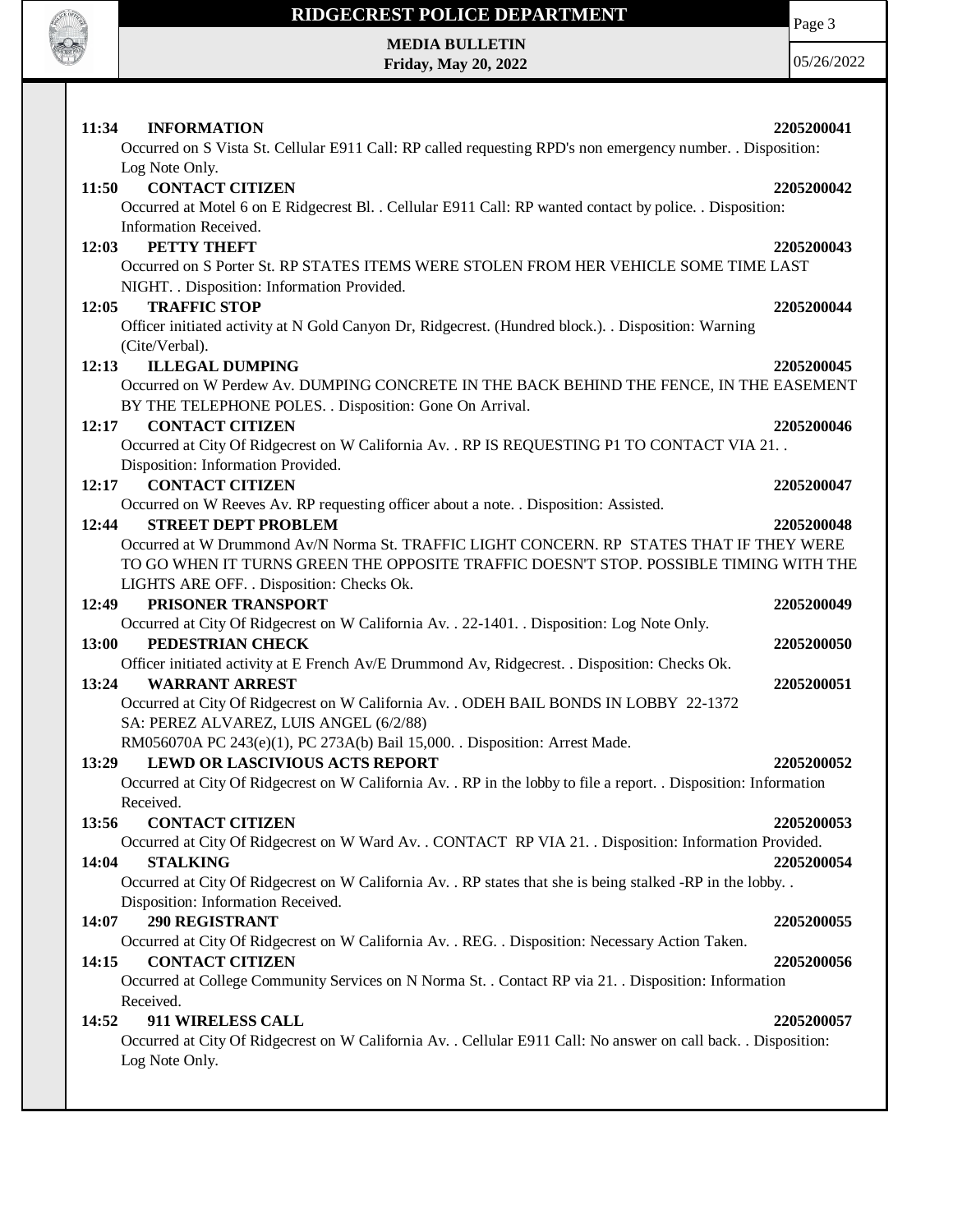

**Friday, May 20, 2022**

Page 4

| 14:55<br><b>SUSPICIOUS CIRCUMSTANCES</b>                                                                                                    | 2205200058 |
|---------------------------------------------------------------------------------------------------------------------------------------------|------------|
| Occurred at Inyo County Towing on W Inyokern Rd. . RP requesting an Officer. . Disposition: Referred To                                     |            |
| Other Agency.                                                                                                                               |            |
| <b>SUSPICIOUS CIRCUMSTANCES</b><br>14:58                                                                                                    | 2205200059 |
| Occurred on E Coso Av. Cellular E911 Call: RP stated someone in a car asked her to come see. RP stated she                                  |            |
| was unsure if there was an emergency. faded ford smaller station wagon. . Disposition: Log Note Only.                                       |            |
| 15:06<br>THEFT                                                                                                                              | 2205200060 |
| Occurred at Marshall's #1238 on N China Lake Bl. . RP IN LOBBY WOULD LIKE TO FILE A REPORT OF                                               |            |
| THEFT OF SAMSUNG GALAXY 852 5G PHONE. . Disposition: Report Taken.                                                                          |            |
| 15:11<br><b>INFORMATION RECEIVED</b>                                                                                                        | 2205200061 |
| Occurred on S Porter St. Info rec. . Disposition: Log Note Only.                                                                            |            |
| <b>INFORMATION RECEIVED</b><br>15:11                                                                                                        | 2205200062 |
| Occurred on S Porter St. Info rec. . Disposition: Log Note Only.                                                                            |            |
| <b>FOLLOW UP</b><br>15:18                                                                                                                   | 2205200063 |
| Officer initiated activity at W Joyner Av, Ridgecrest. . Disposition: Negative Contact.                                                     |            |
| <b>MEDICAL AID</b><br>15:29<br>Occurred at Larkspur Apartments on S Downs St. . Cellular E911 Call: EMS request. . Disposition: Referred To | 2205200064 |
| Other Agency.                                                                                                                               |            |
| <b>ACO - ANIMAL BITE</b><br>15:34                                                                                                           | 2205200065 |
| Officer initiated activity at S Sherwood Ct, Ridgecrest. . Disposition: Animal Control Handled.                                             |            |
| POSITIVE CITIZEN CONTACT<br>15:47                                                                                                           | 2205200066 |
| Occurred at City Of Ridgecrest on W California Av. . RP IN LOBBY. . Disposition: Information Provided.                                      |            |
| 15:56<br><b>ACO CALL</b>                                                                                                                    | 2205200067 |
| Officer initiated activity at W Rader Av, Ridgecrest. . Disposition: Animal Control Handled.                                                |            |
| 16:02<br><b>CITIZEN ASSIST</b>                                                                                                              | 2205200068 |
| Officer initiated activity at Hwy 14 / Hwy 178, Ridgecrest. . Disposition: Necessary Action Taken.                                          |            |
| 16:06 LAND TRESPASS                                                                                                                         | 2205200069 |
| Occurred at Minerals Unlimited on N Downs St. . 1 BFA / skirt and blous / unknown clothing.                                                 |            |
| SA: STEPHENSON, NACONA MAE (1/27/80)                                                                                                        |            |
| RM053396A Bail 17000.00 HS 11364 / 11377(A). . Disposition: Arrest Made.                                                                    |            |
| 16:23<br><b>SUSPICIOUS CIRCUMSTANCES</b>                                                                                                    | 2205200070 |
| Occurred at City Of Ridgecrest on W California Av. . RP had a call similar to inc #2205200056. . Disposition:                               |            |
| Information Received.<br><b>CONTACT CITIZEN</b><br>16:24                                                                                    | 2205200071 |
| Occurred on N Oasis Dr. (Hundred block.) RP stated juveniles were shooting at her son in the area. RP would                                 |            |
| like area check. Shooting from car. Black / gray nissan. Shooting out he side of the car. Female on driverside.                             |            |
| 1 male in passengers side. . Disposition: Unable To Locate.                                                                                 |            |
| <b>MEDICAL AID</b><br>16:34                                                                                                                 | 2205200072 |
| Occurred on W Atkins Av. Cellular E911 Call: EMS request. . Disposition: Referred To Other Agency.                                          |            |
| <b>MEDICAL AID</b><br>16:38                                                                                                                 | 2205200073 |
| Occurred at High Desert Haven on S College Heights Bl. . Cellular E911 Call: EMS request. . Disposition:                                    |            |
| Referred To Other Agency.                                                                                                                   |            |
| DRIVING UNDER THE INFLUENCE<br>16:44                                                                                                        | 2205200074 |
| Occurred at Schooners on N Norma St. . Cellular E911 Call: White honda 4 door. . Disposition: Unable To                                     |            |
| Locate.                                                                                                                                     |            |
| <b>FRAUDULENT REPORT</b><br>17:35                                                                                                           | 2205200075 |
| Occurred on N Gold Canyon Dr. RP wants to report fraud on her card. . Disposition: Information Received.                                    |            |
|                                                                                                                                             |            |
|                                                                                                                                             |            |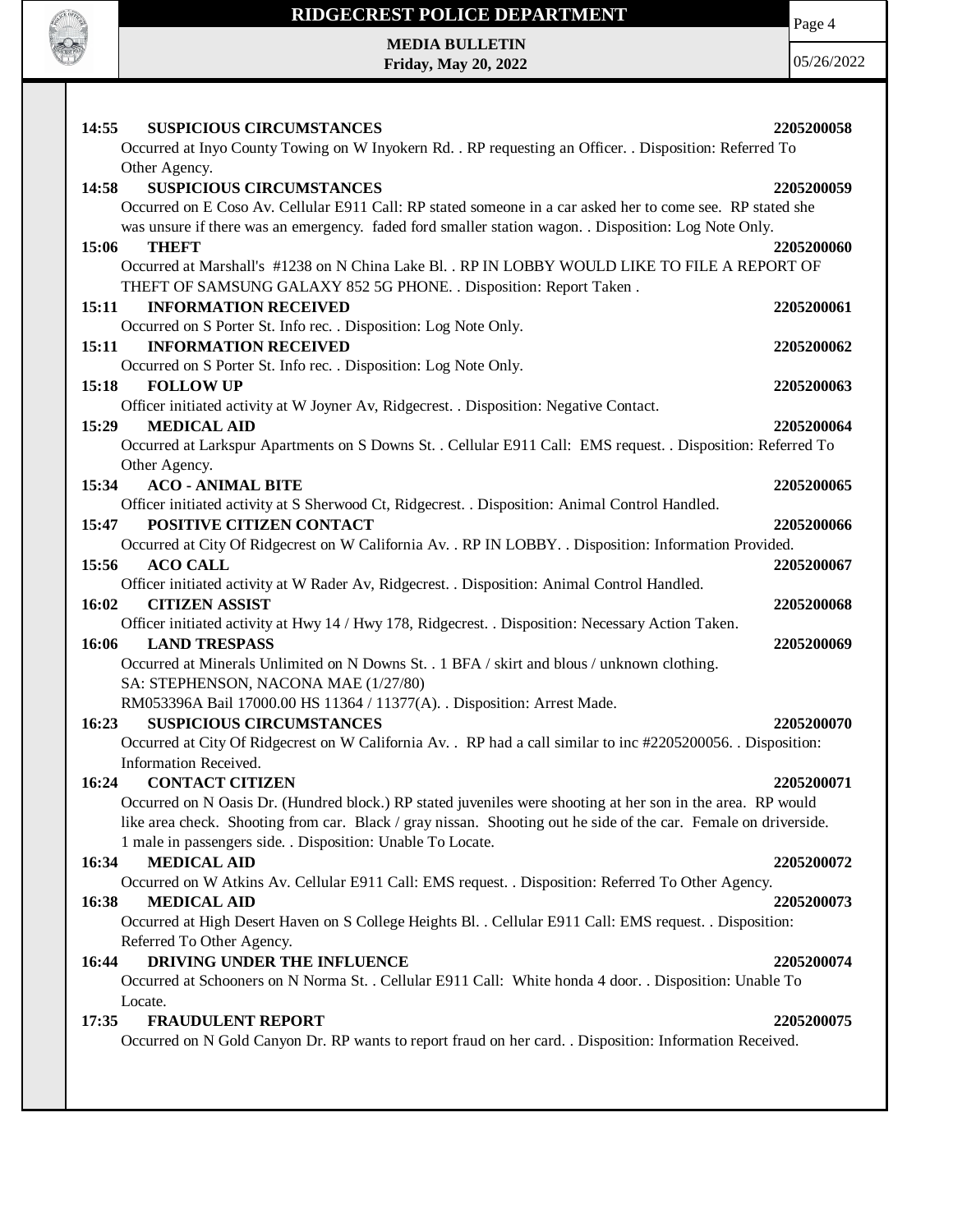

 $\mathsf{l}$ 

# **RIDGECREST POLICE DEPARTMENT MEDIA BULLETIN**

**Friday, May 20, 2022**

Page 5

| <b>DISTURBANCE FIGHT</b><br>2205200076<br>17:38<br>Occurred on N Cisco St. (Hundred block.) RP stated a fight in roadway. Fight dispersed prior to end of call<br>Disposition: Call Cancelled.<br><b>ABANDONED VEHICLE</b><br>17:42<br>2205200077<br>Occurred on S Farragut St. Report of abandoned/stripped veh on lot JWO address. . Disposition: Necessary<br>Action Taken.<br>17:44<br>DRIVING UNDER THE INFLUENCE<br>2205200078<br>Occurred at Albertsons on S China Lake Bl. . RP stated a WMA in a white unknown make model car was acting<br>strang. . Disposition: Arrest Made.<br><b>WELFARE CHECK</b><br>17:50<br>2205200079<br>Occurred on W Reeves Av. missing for 3-4 hours since time of call. . Disposition: Information Received.<br>17:51<br><b>CHILD LOCKED IN VEHICLE</b><br>2205200080<br>Occurred at Walmart Supercenter on E Bowman Rd. . Cellular E911 Call: Report of child locked in gray nissan<br>sentra/grocery side. . Disposition: Report Taken .<br><b>DISTURBANCE - SUBJECT</b><br>18:01<br>2205200081<br>Occurred at Del Taco #179 on N Norma St. . Cellular E911 Call: Reprot of WMA grafitti helmet shorts/trying to<br>fight customers /gray mc/red fenders. . Disposition: Gone On Arrival.<br><b>DISTURBANCE - MOTORCYCLE OR ATV</b><br>18:18<br>2205200082<br>Occurred at S Gateway Bl/E Bowman Rd. Report of group of MCs riding in desert btw Gateway Elem and<br>park/S to bike pth/riders riding on bike path. . Disposition: Unable To Locate.<br><b>DISTURBANCE - MOTORCYCLE OR ATV</b><br>18:19<br>2205200083<br>Occurred at S Porter St/W Springer Av. Report of high-speed razors in area. . Disposition: Unable To Locate.<br><b>KEEP THE PEACE</b><br>18:31<br>2205200084<br>Occurred at City Of Ridgecrest on W California Av. . Call RP regarding child custody issues. . Disposition:<br>Peace Kept.<br>18:33<br>PARKING VIOLATION<br>2205200085<br>Occurred on W Graaf Av. Wht Toy Tundra blocking driveway. . Disposition: Gone On Arrival.<br>18:34<br><b>SPOUSAL ABUSE REPORT</b><br>2205200086<br>Occurred at Ridgecrest Regional Hospital on N China Lake Bl. . Female in ER. . Disposition: Unfounded.<br>18:58<br>911 WIRELESS CALL<br>2205200087 |
|-----------------------------------------------------------------------------------------------------------------------------------------------------------------------------------------------------------------------------------------------------------------------------------------------------------------------------------------------------------------------------------------------------------------------------------------------------------------------------------------------------------------------------------------------------------------------------------------------------------------------------------------------------------------------------------------------------------------------------------------------------------------------------------------------------------------------------------------------------------------------------------------------------------------------------------------------------------------------------------------------------------------------------------------------------------------------------------------------------------------------------------------------------------------------------------------------------------------------------------------------------------------------------------------------------------------------------------------------------------------------------------------------------------------------------------------------------------------------------------------------------------------------------------------------------------------------------------------------------------------------------------------------------------------------------------------------------------------------------------------------------------------------------------------------------------------------------------------------------------------------------------------------------------------------------------------------------------------------------------------------------------------------------------------------------------------------------------------------------------------------------------------------------------------------------------------------------------------|
|                                                                                                                                                                                                                                                                                                                                                                                                                                                                                                                                                                                                                                                                                                                                                                                                                                                                                                                                                                                                                                                                                                                                                                                                                                                                                                                                                                                                                                                                                                                                                                                                                                                                                                                                                                                                                                                                                                                                                                                                                                                                                                                                                                                                                 |
|                                                                                                                                                                                                                                                                                                                                                                                                                                                                                                                                                                                                                                                                                                                                                                                                                                                                                                                                                                                                                                                                                                                                                                                                                                                                                                                                                                                                                                                                                                                                                                                                                                                                                                                                                                                                                                                                                                                                                                                                                                                                                                                                                                                                                 |
|                                                                                                                                                                                                                                                                                                                                                                                                                                                                                                                                                                                                                                                                                                                                                                                                                                                                                                                                                                                                                                                                                                                                                                                                                                                                                                                                                                                                                                                                                                                                                                                                                                                                                                                                                                                                                                                                                                                                                                                                                                                                                                                                                                                                                 |
|                                                                                                                                                                                                                                                                                                                                                                                                                                                                                                                                                                                                                                                                                                                                                                                                                                                                                                                                                                                                                                                                                                                                                                                                                                                                                                                                                                                                                                                                                                                                                                                                                                                                                                                                                                                                                                                                                                                                                                                                                                                                                                                                                                                                                 |
|                                                                                                                                                                                                                                                                                                                                                                                                                                                                                                                                                                                                                                                                                                                                                                                                                                                                                                                                                                                                                                                                                                                                                                                                                                                                                                                                                                                                                                                                                                                                                                                                                                                                                                                                                                                                                                                                                                                                                                                                                                                                                                                                                                                                                 |
|                                                                                                                                                                                                                                                                                                                                                                                                                                                                                                                                                                                                                                                                                                                                                                                                                                                                                                                                                                                                                                                                                                                                                                                                                                                                                                                                                                                                                                                                                                                                                                                                                                                                                                                                                                                                                                                                                                                                                                                                                                                                                                                                                                                                                 |
|                                                                                                                                                                                                                                                                                                                                                                                                                                                                                                                                                                                                                                                                                                                                                                                                                                                                                                                                                                                                                                                                                                                                                                                                                                                                                                                                                                                                                                                                                                                                                                                                                                                                                                                                                                                                                                                                                                                                                                                                                                                                                                                                                                                                                 |
|                                                                                                                                                                                                                                                                                                                                                                                                                                                                                                                                                                                                                                                                                                                                                                                                                                                                                                                                                                                                                                                                                                                                                                                                                                                                                                                                                                                                                                                                                                                                                                                                                                                                                                                                                                                                                                                                                                                                                                                                                                                                                                                                                                                                                 |
|                                                                                                                                                                                                                                                                                                                                                                                                                                                                                                                                                                                                                                                                                                                                                                                                                                                                                                                                                                                                                                                                                                                                                                                                                                                                                                                                                                                                                                                                                                                                                                                                                                                                                                                                                                                                                                                                                                                                                                                                                                                                                                                                                                                                                 |
|                                                                                                                                                                                                                                                                                                                                                                                                                                                                                                                                                                                                                                                                                                                                                                                                                                                                                                                                                                                                                                                                                                                                                                                                                                                                                                                                                                                                                                                                                                                                                                                                                                                                                                                                                                                                                                                                                                                                                                                                                                                                                                                                                                                                                 |
|                                                                                                                                                                                                                                                                                                                                                                                                                                                                                                                                                                                                                                                                                                                                                                                                                                                                                                                                                                                                                                                                                                                                                                                                                                                                                                                                                                                                                                                                                                                                                                                                                                                                                                                                                                                                                                                                                                                                                                                                                                                                                                                                                                                                                 |
|                                                                                                                                                                                                                                                                                                                                                                                                                                                                                                                                                                                                                                                                                                                                                                                                                                                                                                                                                                                                                                                                                                                                                                                                                                                                                                                                                                                                                                                                                                                                                                                                                                                                                                                                                                                                                                                                                                                                                                                                                                                                                                                                                                                                                 |
|                                                                                                                                                                                                                                                                                                                                                                                                                                                                                                                                                                                                                                                                                                                                                                                                                                                                                                                                                                                                                                                                                                                                                                                                                                                                                                                                                                                                                                                                                                                                                                                                                                                                                                                                                                                                                                                                                                                                                                                                                                                                                                                                                                                                                 |
|                                                                                                                                                                                                                                                                                                                                                                                                                                                                                                                                                                                                                                                                                                                                                                                                                                                                                                                                                                                                                                                                                                                                                                                                                                                                                                                                                                                                                                                                                                                                                                                                                                                                                                                                                                                                                                                                                                                                                                                                                                                                                                                                                                                                                 |
|                                                                                                                                                                                                                                                                                                                                                                                                                                                                                                                                                                                                                                                                                                                                                                                                                                                                                                                                                                                                                                                                                                                                                                                                                                                                                                                                                                                                                                                                                                                                                                                                                                                                                                                                                                                                                                                                                                                                                                                                                                                                                                                                                                                                                 |
|                                                                                                                                                                                                                                                                                                                                                                                                                                                                                                                                                                                                                                                                                                                                                                                                                                                                                                                                                                                                                                                                                                                                                                                                                                                                                                                                                                                                                                                                                                                                                                                                                                                                                                                                                                                                                                                                                                                                                                                                                                                                                                                                                                                                                 |
|                                                                                                                                                                                                                                                                                                                                                                                                                                                                                                                                                                                                                                                                                                                                                                                                                                                                                                                                                                                                                                                                                                                                                                                                                                                                                                                                                                                                                                                                                                                                                                                                                                                                                                                                                                                                                                                                                                                                                                                                                                                                                                                                                                                                                 |
|                                                                                                                                                                                                                                                                                                                                                                                                                                                                                                                                                                                                                                                                                                                                                                                                                                                                                                                                                                                                                                                                                                                                                                                                                                                                                                                                                                                                                                                                                                                                                                                                                                                                                                                                                                                                                                                                                                                                                                                                                                                                                                                                                                                                                 |
|                                                                                                                                                                                                                                                                                                                                                                                                                                                                                                                                                                                                                                                                                                                                                                                                                                                                                                                                                                                                                                                                                                                                                                                                                                                                                                                                                                                                                                                                                                                                                                                                                                                                                                                                                                                                                                                                                                                                                                                                                                                                                                                                                                                                                 |
|                                                                                                                                                                                                                                                                                                                                                                                                                                                                                                                                                                                                                                                                                                                                                                                                                                                                                                                                                                                                                                                                                                                                                                                                                                                                                                                                                                                                                                                                                                                                                                                                                                                                                                                                                                                                                                                                                                                                                                                                                                                                                                                                                                                                                 |
|                                                                                                                                                                                                                                                                                                                                                                                                                                                                                                                                                                                                                                                                                                                                                                                                                                                                                                                                                                                                                                                                                                                                                                                                                                                                                                                                                                                                                                                                                                                                                                                                                                                                                                                                                                                                                                                                                                                                                                                                                                                                                                                                                                                                                 |
|                                                                                                                                                                                                                                                                                                                                                                                                                                                                                                                                                                                                                                                                                                                                                                                                                                                                                                                                                                                                                                                                                                                                                                                                                                                                                                                                                                                                                                                                                                                                                                                                                                                                                                                                                                                                                                                                                                                                                                                                                                                                                                                                                                                                                 |
|                                                                                                                                                                                                                                                                                                                                                                                                                                                                                                                                                                                                                                                                                                                                                                                                                                                                                                                                                                                                                                                                                                                                                                                                                                                                                                                                                                                                                                                                                                                                                                                                                                                                                                                                                                                                                                                                                                                                                                                                                                                                                                                                                                                                                 |
|                                                                                                                                                                                                                                                                                                                                                                                                                                                                                                                                                                                                                                                                                                                                                                                                                                                                                                                                                                                                                                                                                                                                                                                                                                                                                                                                                                                                                                                                                                                                                                                                                                                                                                                                                                                                                                                                                                                                                                                                                                                                                                                                                                                                                 |
|                                                                                                                                                                                                                                                                                                                                                                                                                                                                                                                                                                                                                                                                                                                                                                                                                                                                                                                                                                                                                                                                                                                                                                                                                                                                                                                                                                                                                                                                                                                                                                                                                                                                                                                                                                                                                                                                                                                                                                                                                                                                                                                                                                                                                 |
|                                                                                                                                                                                                                                                                                                                                                                                                                                                                                                                                                                                                                                                                                                                                                                                                                                                                                                                                                                                                                                                                                                                                                                                                                                                                                                                                                                                                                                                                                                                                                                                                                                                                                                                                                                                                                                                                                                                                                                                                                                                                                                                                                                                                                 |
|                                                                                                                                                                                                                                                                                                                                                                                                                                                                                                                                                                                                                                                                                                                                                                                                                                                                                                                                                                                                                                                                                                                                                                                                                                                                                                                                                                                                                                                                                                                                                                                                                                                                                                                                                                                                                                                                                                                                                                                                                                                                                                                                                                                                                 |
|                                                                                                                                                                                                                                                                                                                                                                                                                                                                                                                                                                                                                                                                                                                                                                                                                                                                                                                                                                                                                                                                                                                                                                                                                                                                                                                                                                                                                                                                                                                                                                                                                                                                                                                                                                                                                                                                                                                                                                                                                                                                                                                                                                                                                 |
|                                                                                                                                                                                                                                                                                                                                                                                                                                                                                                                                                                                                                                                                                                                                                                                                                                                                                                                                                                                                                                                                                                                                                                                                                                                                                                                                                                                                                                                                                                                                                                                                                                                                                                                                                                                                                                                                                                                                                                                                                                                                                                                                                                                                                 |
|                                                                                                                                                                                                                                                                                                                                                                                                                                                                                                                                                                                                                                                                                                                                                                                                                                                                                                                                                                                                                                                                                                                                                                                                                                                                                                                                                                                                                                                                                                                                                                                                                                                                                                                                                                                                                                                                                                                                                                                                                                                                                                                                                                                                                 |
| Occurred on W California Av. Cellular E911 Call: Female stating accidental dial. . Disposition: Necessary Action                                                                                                                                                                                                                                                                                                                                                                                                                                                                                                                                                                                                                                                                                                                                                                                                                                                                                                                                                                                                                                                                                                                                                                                                                                                                                                                                                                                                                                                                                                                                                                                                                                                                                                                                                                                                                                                                                                                                                                                                                                                                                                |
| Taken.                                                                                                                                                                                                                                                                                                                                                                                                                                                                                                                                                                                                                                                                                                                                                                                                                                                                                                                                                                                                                                                                                                                                                                                                                                                                                                                                                                                                                                                                                                                                                                                                                                                                                                                                                                                                                                                                                                                                                                                                                                                                                                                                                                                                          |
| 18:59<br><b>SUSPICIOUS PERSON</b><br>2205200088                                                                                                                                                                                                                                                                                                                                                                                                                                                                                                                                                                                                                                                                                                                                                                                                                                                                                                                                                                                                                                                                                                                                                                                                                                                                                                                                                                                                                                                                                                                                                                                                                                                                                                                                                                                                                                                                                                                                                                                                                                                                                                                                                                 |
| Occurred at Minerals Unlimited on N Downs St. . RP states the suspicious person is back as of 18:54. .                                                                                                                                                                                                                                                                                                                                                                                                                                                                                                                                                                                                                                                                                                                                                                                                                                                                                                                                                                                                                                                                                                                                                                                                                                                                                                                                                                                                                                                                                                                                                                                                                                                                                                                                                                                                                                                                                                                                                                                                                                                                                                          |
| Disposition: Gone Prior to Arrival.                                                                                                                                                                                                                                                                                                                                                                                                                                                                                                                                                                                                                                                                                                                                                                                                                                                                                                                                                                                                                                                                                                                                                                                                                                                                                                                                                                                                                                                                                                                                                                                                                                                                                                                                                                                                                                                                                                                                                                                                                                                                                                                                                                             |
| 19:19<br><b>SUSPICIOUS CIRCUMSTANCES</b><br>2205200089                                                                                                                                                                                                                                                                                                                                                                                                                                                                                                                                                                                                                                                                                                                                                                                                                                                                                                                                                                                                                                                                                                                                                                                                                                                                                                                                                                                                                                                                                                                                                                                                                                                                                                                                                                                                                                                                                                                                                                                                                                                                                                                                                          |
| Occurred at Triple T'S on E Ridgecrest Bl. . RP states there is a blk honda oddessy w/car doors ajar w/BMA                                                                                                                                                                                                                                                                                                                                                                                                                                                                                                                                                                                                                                                                                                                                                                                                                                                                                                                                                                                                                                                                                                                                                                                                                                                                                                                                                                                                                                                                                                                                                                                                                                                                                                                                                                                                                                                                                                                                                                                                                                                                                                      |
| and two toddlers. States the subj acting weird and throwing things. . Disposition: Checks Ok.                                                                                                                                                                                                                                                                                                                                                                                                                                                                                                                                                                                                                                                                                                                                                                                                                                                                                                                                                                                                                                                                                                                                                                                                                                                                                                                                                                                                                                                                                                                                                                                                                                                                                                                                                                                                                                                                                                                                                                                                                                                                                                                   |
| 19:33<br><b>WELFARE CHECK</b><br>2205200090                                                                                                                                                                                                                                                                                                                                                                                                                                                                                                                                                                                                                                                                                                                                                                                                                                                                                                                                                                                                                                                                                                                                                                                                                                                                                                                                                                                                                                                                                                                                                                                                                                                                                                                                                                                                                                                                                                                                                                                                                                                                                                                                                                     |
| Occurred on S China Lake Bl. (Hundred block.) WMA unk age all black/walking NB. . Disposition: Unable To                                                                                                                                                                                                                                                                                                                                                                                                                                                                                                                                                                                                                                                                                                                                                                                                                                                                                                                                                                                                                                                                                                                                                                                                                                                                                                                                                                                                                                                                                                                                                                                                                                                                                                                                                                                                                                                                                                                                                                                                                                                                                                        |
| Locate.                                                                                                                                                                                                                                                                                                                                                                                                                                                                                                                                                                                                                                                                                                                                                                                                                                                                                                                                                                                                                                                                                                                                                                                                                                                                                                                                                                                                                                                                                                                                                                                                                                                                                                                                                                                                                                                                                                                                                                                                                                                                                                                                                                                                         |
| <b>ACO CALL</b><br>20:36<br>2205200091                                                                                                                                                                                                                                                                                                                                                                                                                                                                                                                                                                                                                                                                                                                                                                                                                                                                                                                                                                                                                                                                                                                                                                                                                                                                                                                                                                                                                                                                                                                                                                                                                                                                                                                                                                                                                                                                                                                                                                                                                                                                                                                                                                          |
| Occurred on W Upjohn Av. RP has taken possesion of pit that lives near by/Requesting pickup. . Disposition:                                                                                                                                                                                                                                                                                                                                                                                                                                                                                                                                                                                                                                                                                                                                                                                                                                                                                                                                                                                                                                                                                                                                                                                                                                                                                                                                                                                                                                                                                                                                                                                                                                                                                                                                                                                                                                                                                                                                                                                                                                                                                                     |
| Animal Control Handled.                                                                                                                                                                                                                                                                                                                                                                                                                                                                                                                                                                                                                                                                                                                                                                                                                                                                                                                                                                                                                                                                                                                                                                                                                                                                                                                                                                                                                                                                                                                                                                                                                                                                                                                                                                                                                                                                                                                                                                                                                                                                                                                                                                                         |
| <b>TRAFFIC STOP</b><br>21:34<br>2205200092                                                                                                                                                                                                                                                                                                                                                                                                                                                                                                                                                                                                                                                                                                                                                                                                                                                                                                                                                                                                                                                                                                                                                                                                                                                                                                                                                                                                                                                                                                                                                                                                                                                                                                                                                                                                                                                                                                                                                                                                                                                                                                                                                                      |
| Officer initiated activity at S China Lake Bl, Ridgecrest. (Hundred block.). . Disposition: Warning (Cite/Verbal).                                                                                                                                                                                                                                                                                                                                                                                                                                                                                                                                                                                                                                                                                                                                                                                                                                                                                                                                                                                                                                                                                                                                                                                                                                                                                                                                                                                                                                                                                                                                                                                                                                                                                                                                                                                                                                                                                                                                                                                                                                                                                              |
|                                                                                                                                                                                                                                                                                                                                                                                                                                                                                                                                                                                                                                                                                                                                                                                                                                                                                                                                                                                                                                                                                                                                                                                                                                                                                                                                                                                                                                                                                                                                                                                                                                                                                                                                                                                                                                                                                                                                                                                                                                                                                                                                                                                                                 |
|                                                                                                                                                                                                                                                                                                                                                                                                                                                                                                                                                                                                                                                                                                                                                                                                                                                                                                                                                                                                                                                                                                                                                                                                                                                                                                                                                                                                                                                                                                                                                                                                                                                                                                                                                                                                                                                                                                                                                                                                                                                                                                                                                                                                                 |
|                                                                                                                                                                                                                                                                                                                                                                                                                                                                                                                                                                                                                                                                                                                                                                                                                                                                                                                                                                                                                                                                                                                                                                                                                                                                                                                                                                                                                                                                                                                                                                                                                                                                                                                                                                                                                                                                                                                                                                                                                                                                                                                                                                                                                 |
|                                                                                                                                                                                                                                                                                                                                                                                                                                                                                                                                                                                                                                                                                                                                                                                                                                                                                                                                                                                                                                                                                                                                                                                                                                                                                                                                                                                                                                                                                                                                                                                                                                                                                                                                                                                                                                                                                                                                                                                                                                                                                                                                                                                                                 |
|                                                                                                                                                                                                                                                                                                                                                                                                                                                                                                                                                                                                                                                                                                                                                                                                                                                                                                                                                                                                                                                                                                                                                                                                                                                                                                                                                                                                                                                                                                                                                                                                                                                                                                                                                                                                                                                                                                                                                                                                                                                                                                                                                                                                                 |